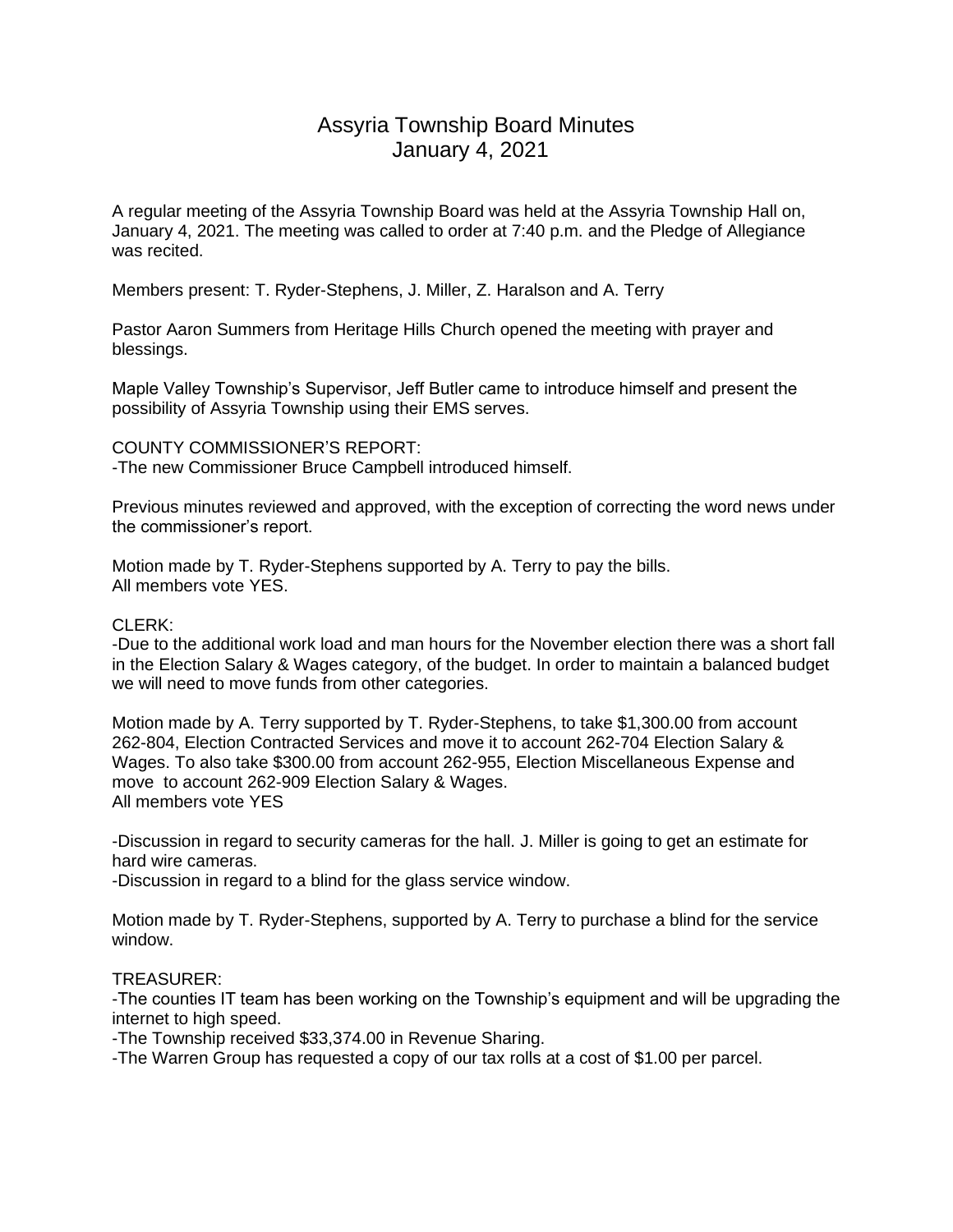Motion made by T. Ryder-Stephens, supported by J. Miller to send The Warren Group our tax roll information at a cost of \$1.00 per parcel. All members vote YES

TRUSTEE: Z. Haralson -Nothing at this time.

TRUSTEE: J. Miller -Residents have donated pictures and other items to be shared with the public. -Will be checking on the date for the Road Commission meeting.

ASSESSOR: -Board of Revue went well.

## SUPERVISOR:

The Supervisor was absent, however request J. Miller conduct the meeting and present the following items for discussion:

-The Supervisor attended the Fire Board meeting, where Ambulance or EMS services were discussed.

-Would like the Board to consider moving the monthly Board meeting time up and hour to 6:30 pm. If the board meeting is at 6:30 pm the Clerk will not be able to attend the meetings regularly, therefore someone would need to take over the minutes of the meeting. It may be possible for the Clerk to be there by 7:00 pm, however, more than likely she would be arriving at 7:00 or a little after.

-A motion to create a plan for renovating the meeting room and immediately remove the old carpet. The carpet is musty and needs to be removed ASAP. There is a ¾ inch plywood base underneath the carpet which will suffice until a new floor can be installed. The township board should create an entire plan for renovation in the next budget. Discussion in regard to checking the foundation, before anything can be determined, due to possible damage created by animals living under the building. Also, more than likely the existing rubber back carpet was installed with a black emulsion adhesive which can leave a tar like residue that could track on to the new floor coverings.

-A motion to increase the annual road budget by \$10,000.00 for the purposes of additional improvements. Ahead of the January Road Commission meetings it would be helpful to indicate to the RC that Assyria Township would like to approve of two small paving projects like the end of Huff and M-66 where the asphalt needs to be protected with a chip and seal.

-A motion to have a special budget meeting in the middle or end of January. The purpose would be to hold a budget meeting that we would all be prepared to discuss priorities and issues important to the citizens for the next year. The Board discussed having a special meeting and felt it would be best to address the budget at the next regular meeting.

PUBLIC COMMENT:

OLD BUSINESS: None

Meeting adjourned at 9:36 p.m.

Respectfully submitted by Annette Terry Assyria Township Clerk